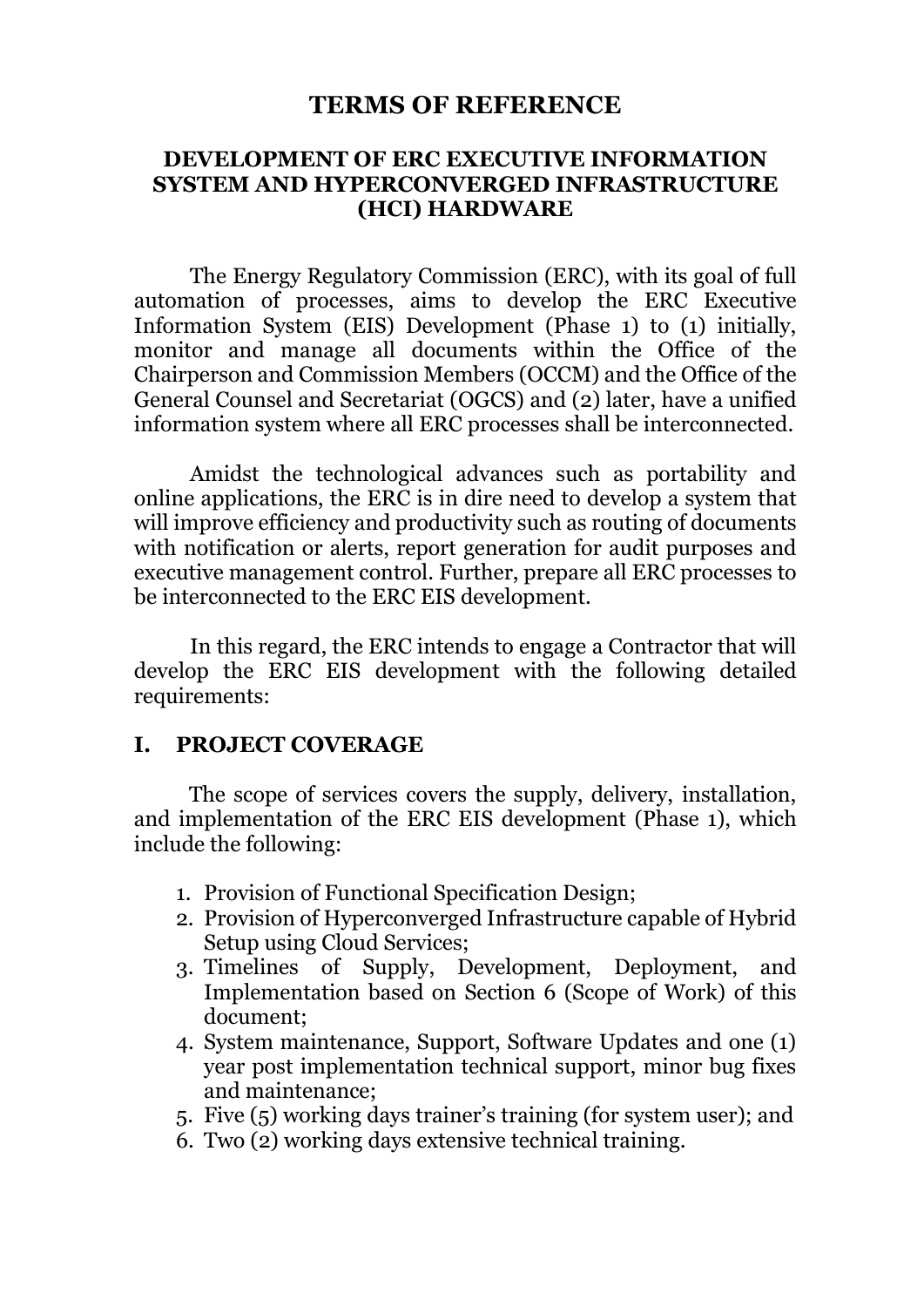# **II. DELIVERY AND CONTRACT PERIOD**

The delivery for the Development and Deployment of ERC EIS development (Phase 1) shall be **seventy-five (75) calendar days** from **receipt of Notice to Proceed (NTP)** and contract period for Technical Support shall be **one (1) year** from Final Acceptance and deployment (Go Live) including five (5) working days trainer's training and two (2) working days extensive technical training.

The Contractor shall be willing to provide flexibility on the delivery and installation of the Hyperconverged Infrastructure in the Pacific Center Building or in Exquadra Tower, in case of transfer, with no additional cost on the part of ERC.

#### **III. APPROVED BUDGET FOR THE CONTRACT**

- 1. Fund for this engagement shall be sourced from the Current Appropriations for the fiscal year 2021 of the ERC.
- 2.The ABC for the project is **NINETEEN MILLION SEVEN HUNDRED THOUSAND PESOS (PhP19,700,00.00)** inclusive of all applicable government taxes, other fees, and charges.

#### **IV. MODE OF PROCUREMENT**

The Mode of Procurement shall be **Competitive or Public Bidding,** as specified in the 2016 IRR of Republic Act (RA) No. 9184. Bidding is restricted to Filipino citizens/sole proprietorships, partnerships, or organizations with at least sixty percent (60%) interest or outstanding capital stock belonging to citizens of the Philippines, and to citizens or organizations of a country that the laws or regulations of which grant similar rights or privileges to Filipino citizens, pursuant to RA 5183.

#### **V. QUALIFICATIONS**

The Contractor should have the necessary eligibility, experience, and expertise in providing development and implementation of ERC EIS development (Phase 1):

a. The Contractor shall not be partly/wholly owned by or affiliated to any Distribution Utilities or regulated entities in the Philippines;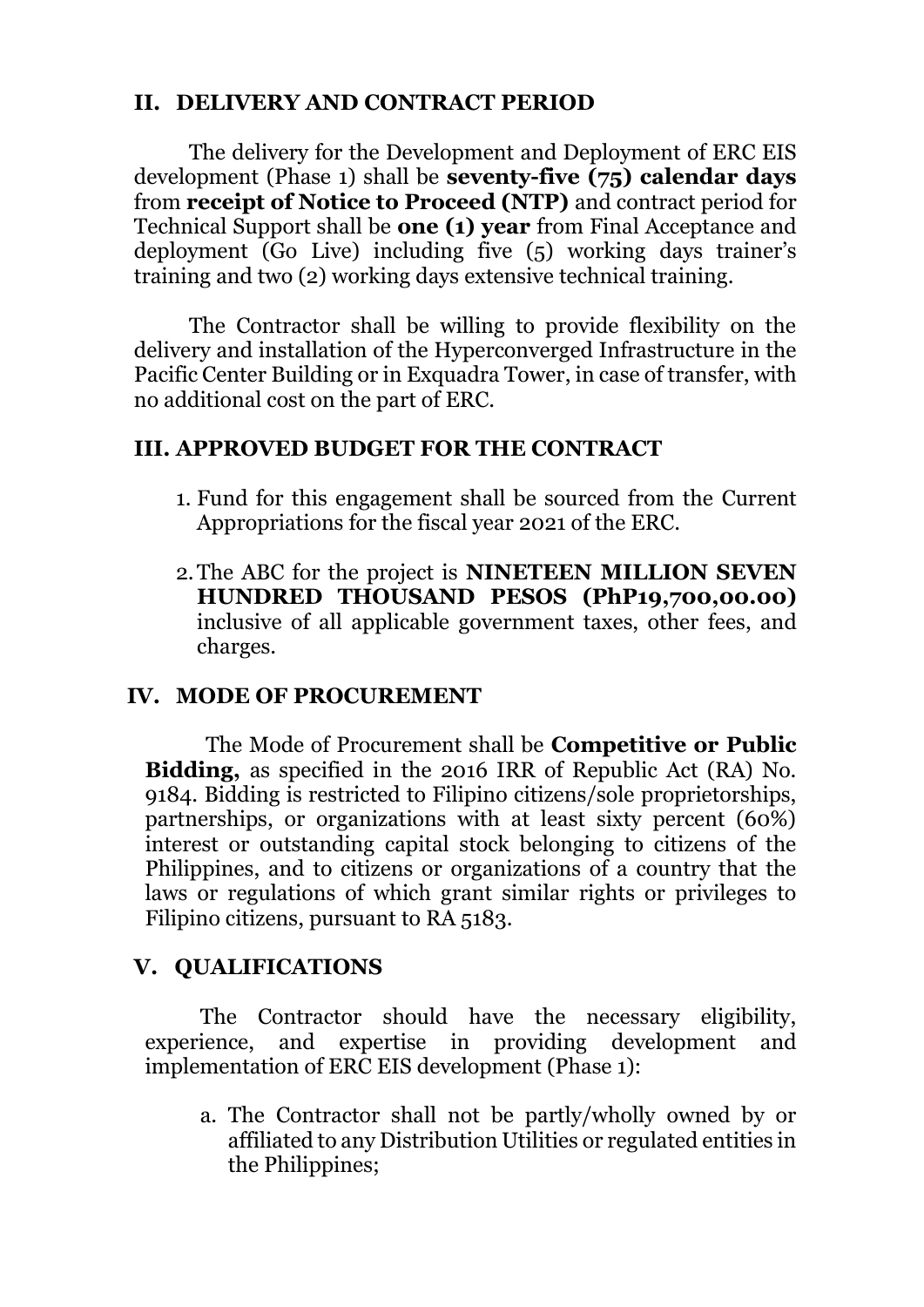- b. Has more than three (3) years of experience of end-to-end development, deployment, and/or support of similar systems/projects within the private industry and, as well as, for government agencies; and
- c. Has deployed at least two (2) similar projects *preferably* developed in Microsoft environment specified in Section 6 (Scope of Work).

#### **VI. SCOPE OF WORK**

Supply, delivery, installation, and implementation of ERC EIS development with the following requirements:

#### **1. Project Management and Infrastructure:**



*1.1. Project Team Structure*

*1.2. Version Control*

The Contractor shall use version control throughout the duration of the project, Virtual Machine (VM) servers for User Acceptance Test and Production shall be setup on premise the ERC. It shall act as repository of all information's and source code of the project.

*1.3. Project Management Software*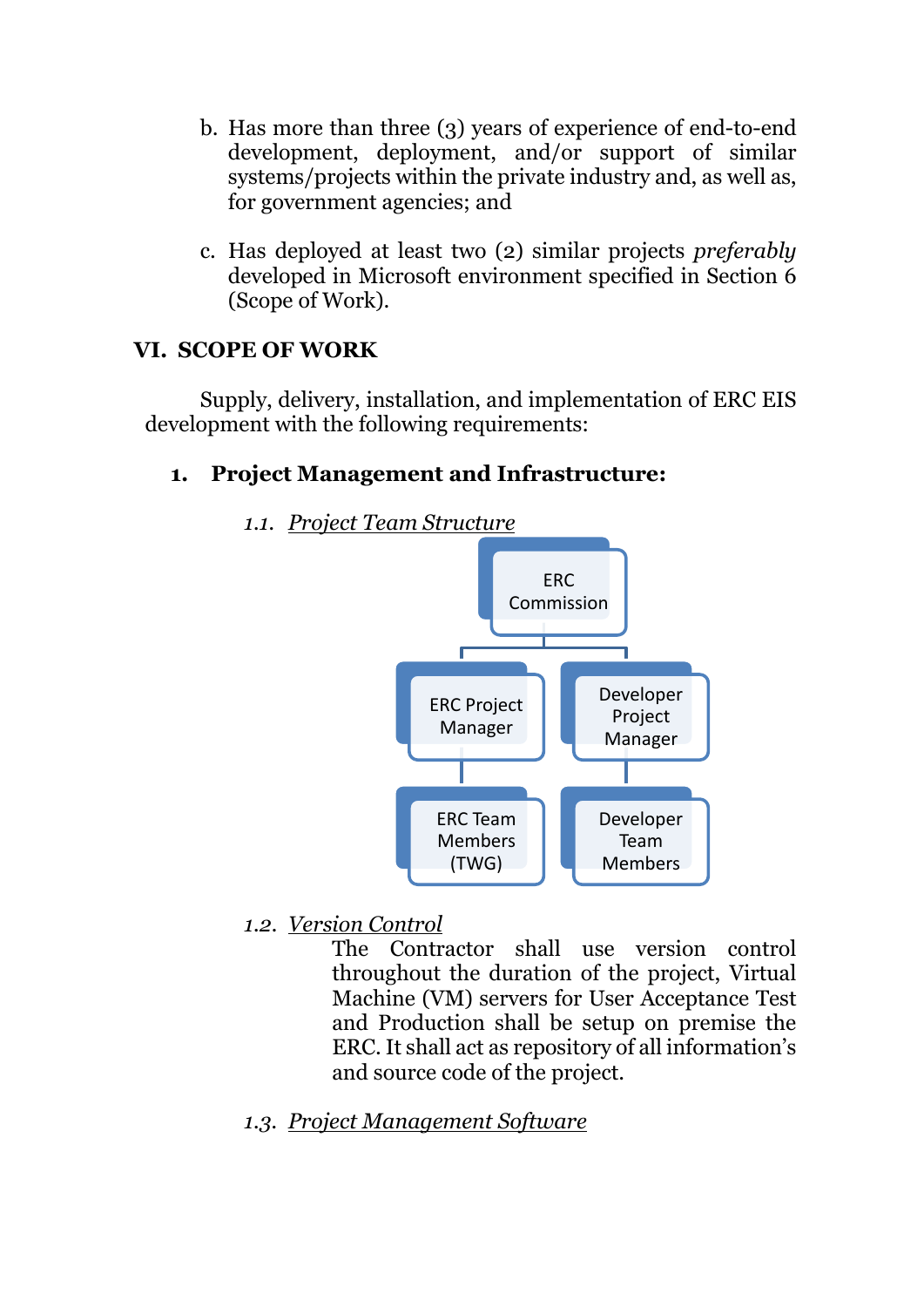

- *1.4. Infrastructure*
	- $\checkmark$  The Contractor shall provide the ERC with a Hyperconverged Solution *(see attached Annex A: Hyperconverged Solution Specification)* which will be installed in the ERC Data Center premises.
	- $\checkmark$  The Contractor must develop the application on their ICT Infrastructure using dummy data only.
	- $\checkmark$  The Contractor shall do the initial setup and configuration of the Hyperconverged Infrastructure. They must develop User Acceptance Test (UAT) environment at ERC ICT Infrastructure. The UAT must be conducted at ERC ICT Infrastructure to be approved and signed by the TWG (Subject Matter Experts (SMEs) and Business Process Owner) prior to deployment to the Production. They must develop an Extract, Transform, Load (ETL) tools integrated on the system for data migration. The Data migration must be done by the concerned ERC Service(s) for the security of live data.
- **2. ERC EIS development General Features (including the integration of the Integrated Case Tracking and Monitoring System "ICTMS" and the Document Tracking System "DTS" such as but not limited to):**
	- *2.1. Accounts Management*
		- $\checkmark$  Existing ICTMS and DTS functionalities;
		- Enhancement of the "create-user-account" feature and capable of disabling them when employee is no longer connected in the office;
		- $\checkmark$  Enhancement of the password reset tool to be managed by the end user requester via email;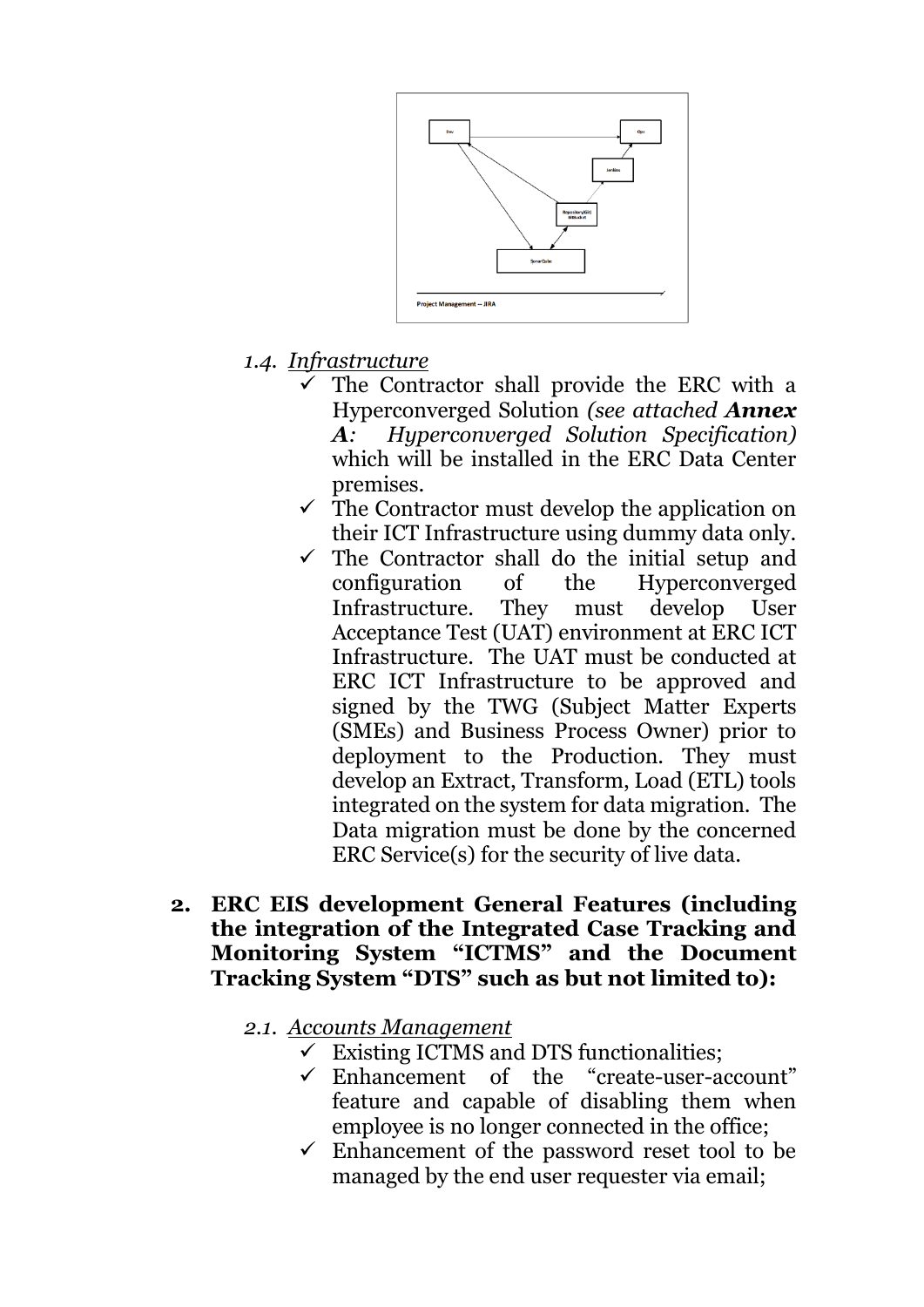- $\checkmark$  Capable of notifying the administrator thru email for every new request for change password;
- $\checkmark$  Organized/uncluttered and customized dashboard;
- $\checkmark$  A profile upload feature;
- $\checkmark$  Activation / Deactivation of access for users; and
- $\checkmark$  Well-defined Type of accounts and access levels approved by the Commission.
- *2.2. Records Management*
	- $\checkmark$  Existing ICTMS and DTS functionalities;
	- $\checkmark$  Barcoding (required) and/or QR Coding (addons) of documents;
	- $\checkmark$  Capable to create barcode in a "pdf file";
	- $\checkmark$  Uploading of scanned documents viewable in the system (uploaded documents must be **encrypted** both in the database and onpremises and/or cloud storage);
	- Compliant with ERC's Case Categories (*see attached Annex B: Case Categories*);
	- $\checkmark$  Capable of archiving documents based on the retention period set by the ERC. It must have an advanced record retention and disposition that can manage and organize the active and inactive files;
	- $\checkmark$  Automatic conversion of uploaded documents into "pdf files" with footer for downloaded files and printouts. It should also be capable of attaching ERC logo watermark on the document's computer image and downloaded files;
	- $\checkmark$  A document tracking/history which efficiently track the movements and activities of the users (e.g. documents accessed, downloaded or printed) as well as the electronic documents (e.g. last accessed by whom, retrieved on what date and time, among others);
	- $\checkmark$  Enhancement of the private repository feature where only permitted user/s and group/s can view and edit a record; and
	- $\checkmark$  Capable of uploading single or bulk scanned documents including succeeding related documents to a particular case file;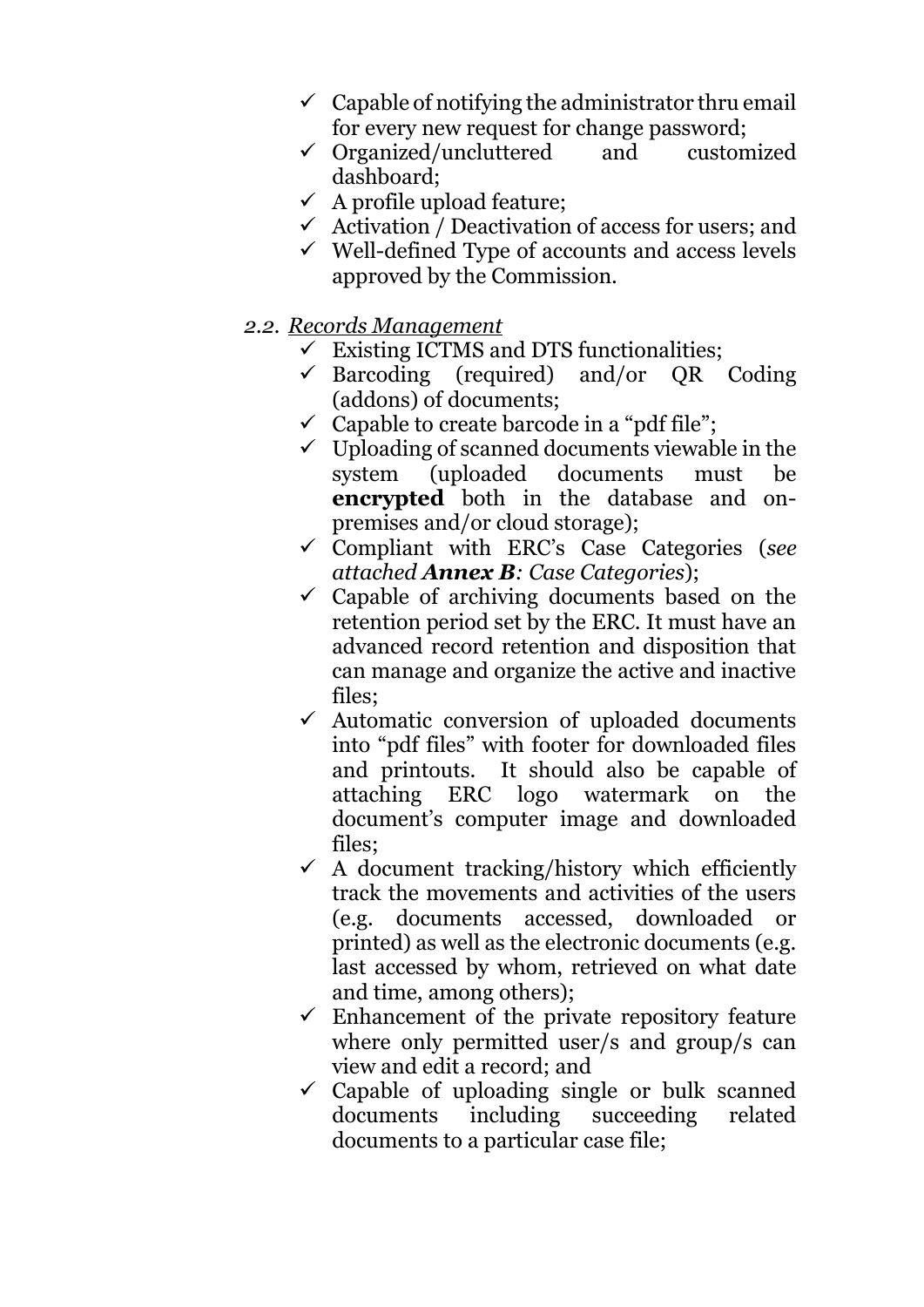- $\checkmark$  Capable of providing unique classification (indexing) through the document metadata or indexes extracted from the documents' contents;
- $\checkmark$  Capable of encoding and/or editing the details of the documents uploaded;
- $\checkmark$  Capable of linking documents;
- $\checkmark$  Capable of furnishing documents to concerned services and has option to acknowledge receipt of the documents; and
- $\checkmark$  Automatic generation of acknowledgement reply (use Secure SMTP Port).

#### *2.3. Search and Retrieval Management*

- $\checkmark$  Existing ICTMS and DTS functionalities
- $\checkmark$  Capable of searching, filtering, and sorting the data based on the following pre-identified information:
	- i. Barcode;
	- ii. Case Number;
	- iii. Case Title;
	- iv. Handling Staff;
		- a. Technical
		- b. Legal
	- v. Applicants;
	- vi. Firm Name;
	- vii. Address of Applicants;
	- viii. Date Filed;
		- ix. Subject Matter;
		- x. Nature of the Case;
		- xi. Case Status
	- xii. Date of Pleadings Filed;
	- xiii. Date of Order/Decision issued by the Commission;
	- xiv. Document Type;
	- xv. Date Promulgated;
	- xvi. Dispositive Part of the Order/Decision;
	- xvii. Manner of Service;
	- xviii. Registry Receipt No;
		- xix. Date of Mailing; and
		- xx. Other categories which the ERC may later on identify;
- $\checkmark$  Capable of viewing document/s uploaded retrievable using customizable filter options (e.g.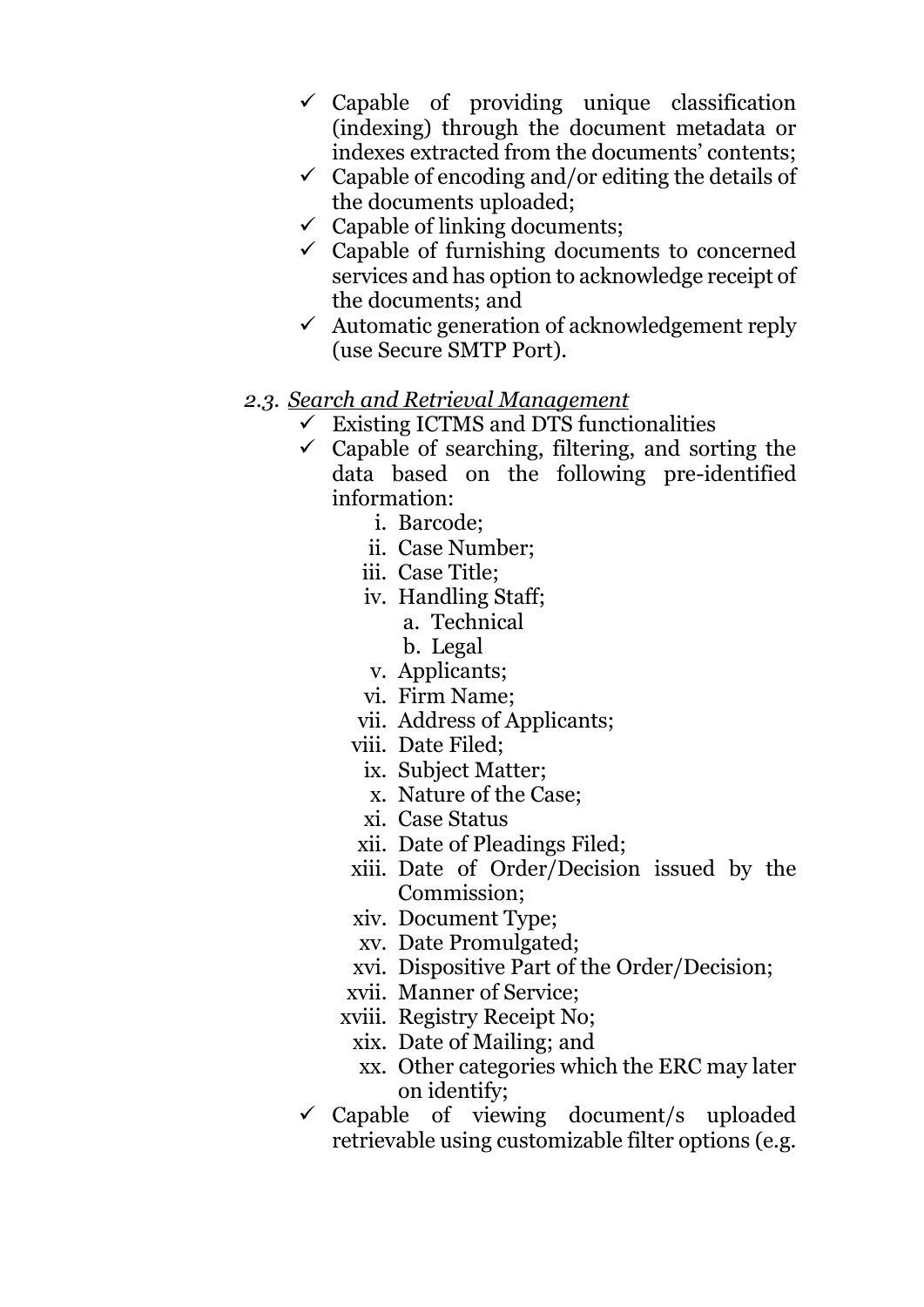recent uploads, specific period, particular month, among others);

- $\checkmark$  Capable of retrieving and printing scanned documents per category (with history of all transaction/processes performed by a particular user);
- $\checkmark$  Enhancement of the basic and advance search and retrieval templates;
- $\checkmark$  Optimal search capability (i.e. can search any documents seamlessly using keywords whether in scanned images, PDF or rich text documents.

#### *2.4. Reports Management*

- The system must develop an Executive Dashboard, Operational reports, and Analytics.
- $\checkmark$  Provision for Alerts and Self-Service BI (Business Intelligence)
- $\checkmark$  Capable of generating customizable real-time reports according to the needs of the concerned end user;
- $\checkmark$  Capable of counting the number of uploaded documents (i.e. weekly, monthly, yearly);
- $\checkmark$  Capable of displaying the accumulated storage and total available storage capacity;
- $\checkmark$  Capable of generating a database of the information encoded in the system and downloadable as excel, word or pdf file;
- $\checkmark$  Capable of summarizing the history of all the transactions/processes performed by a particular user;
- $\checkmark$  Capable of monitoring the status of all case records, letters and other correspondences in real time;
- $\checkmark$  Capable of uploading and posting documents to the ERC Website upon a click of a button;
- $\checkmark$  Capable of generating transmittal sheets displaying the details of inbound, outbound, and case related documents;
- $\checkmark$  Capable of generating smart charts or data visualization; and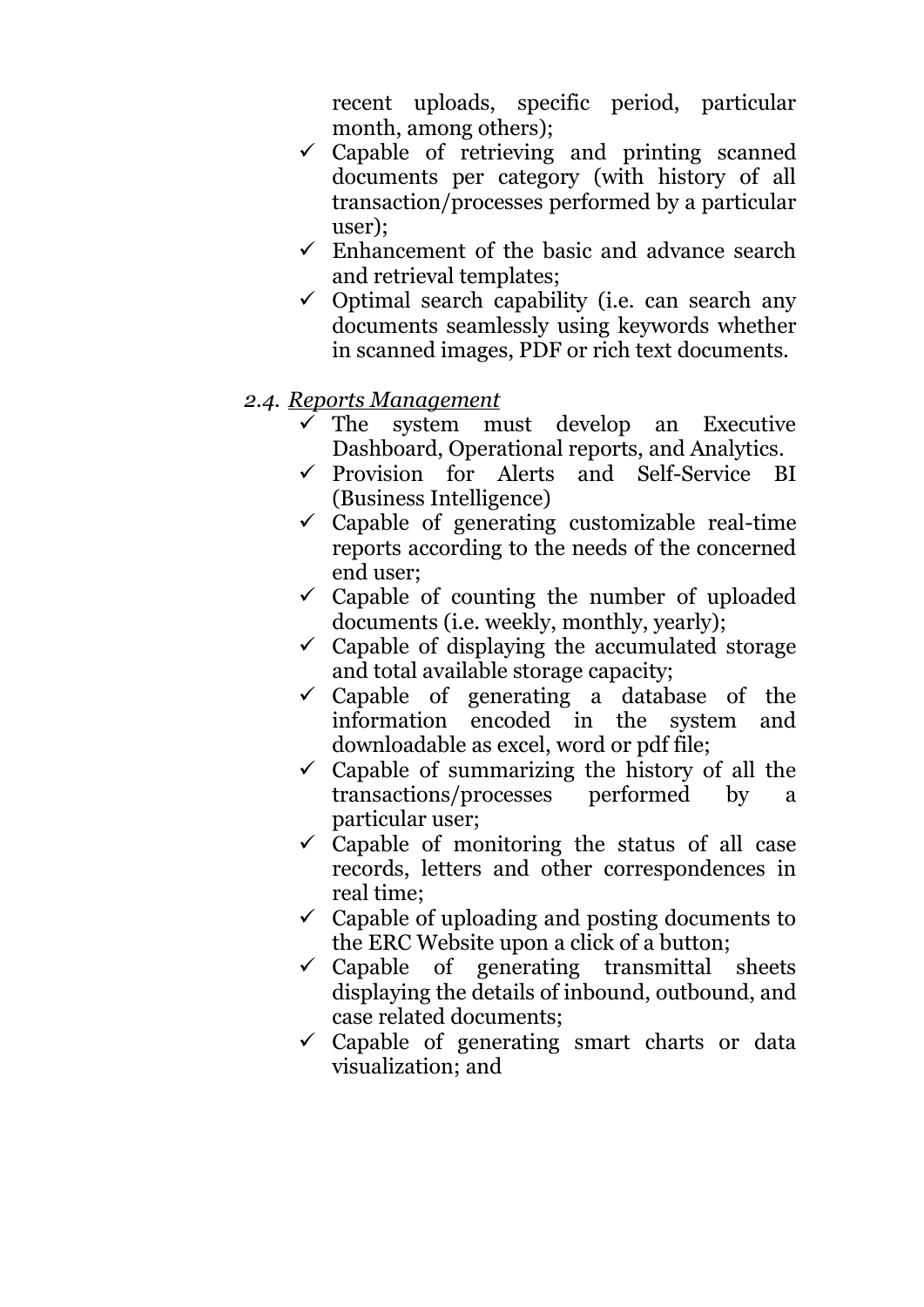- $\checkmark$  Capable to set limitations in report generation based on Access Matrix List<sup>1</sup>.
- *2.5. Document Management with Calendar Scheduling and Notification*
	- $\checkmark$  Dynamic routing of documents:
	- $\checkmark$  Capable to set up notifications and/or alerts:
	- $\checkmark$  A centralized calendar with scheduling capability<br> $\checkmark$  An email notification feature that will
	- email notification feature that will automatically notify the user of his/her pending actions (e.g. deadlines/deliverables); and
	- $\checkmark$  Capable of viewing deadlines and hearing dates through the dashboard.
- *2.6. System, Database and Audit Management*
	- $\checkmark$  User interface of the web-based application must be responsive to different devices such as laptops, tablets and smartphones;
	- $\checkmark$  Use of Frontend, Backend and Database software compatible on the existing ERC ICT infrastructure (software, hardware, firmware, and networks) of the agency;
	- $\checkmark$  Use of latest development Framework;
	- $\checkmark$  Two Factor Authentications or use of one-time pin (OTP);
	- $\checkmark$  Application Programming Interface (API) integration to all existing ERC internal and external Information Systems (e.g. EVOSS);
	- $\checkmark$  Development of the database must include Extract – Transform - Load (ETL) Process, Database Diagrams and utilize the best practice in the industry;
	- $\checkmark$  The system should have a Document Version Control – It provide check-in/check-out facility that prevent the documents from being overwritten or deleted. The documents can be updated by any user who has permission to update;
	- $\checkmark$  All activities must be reflected in transaction logs:

 $\overline{a}$ 

 $<sup>1</sup>$  Access Matrix List is a table that defines access permissions between specific subjects and functions of</sup> the application.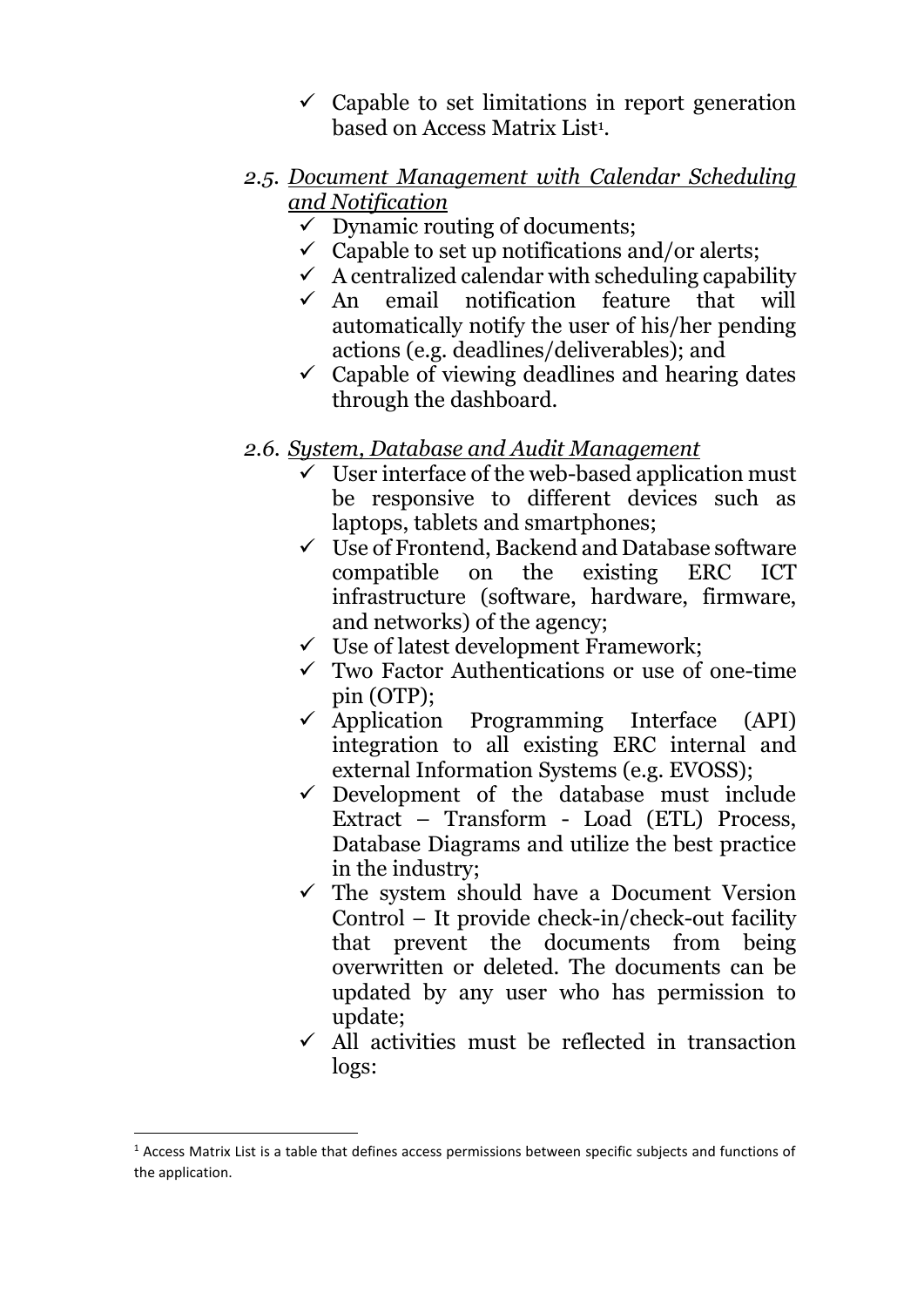- i. Activity logs (Copy, Delete, Extract, Archive);
- ii. User utilization logs (login and logout of users);
- iii. System Utilization logs;
- $\checkmark$  A policy for brute force attacks, viz:
	- iv. Accounts with three (3) failed login attempts should automatically locked the account;
	- v. Reset password feature automatically sent to registered email;
	- vi. Idle time of five (5) minutes should automatically log-out the system. Said idle time can be set by the IT Admin;
	- vii. Security and access limitations; and
- $\checkmark$  The system must be dynamic and modular that could easily adopt to any process changes approved by the Commission.
- *2.7. Other Features*
	- The system should have the following basic fields:
		- i. Docketed Case Documents

Case Number, Case Title, Applicants/Respondents, Date Filed, Counsel of Applicants/Respondents, Address of Applicants/Counsel, Case Category, Type of Succeeding Document, Assigned Service, Handling Officer, Date of Order/Decision, Date of Promulgation, Type of Document, Copy Furnished, Subject Matter, Manner of Service, Date of Mailing, Status of the Case and Age of Document and other fields as may be necessary

ii. Letters/Correspondences

Barcode Number, Sender, Address of Sender, Date of Document, Date Received, Subject Matter, Manner of Service, Date of Mailing and other fields as may be necessary

 $\checkmark$  Capable of customizing the dates for setting the deadlines of the compliances and notify the concerned user thereof through a "reminder";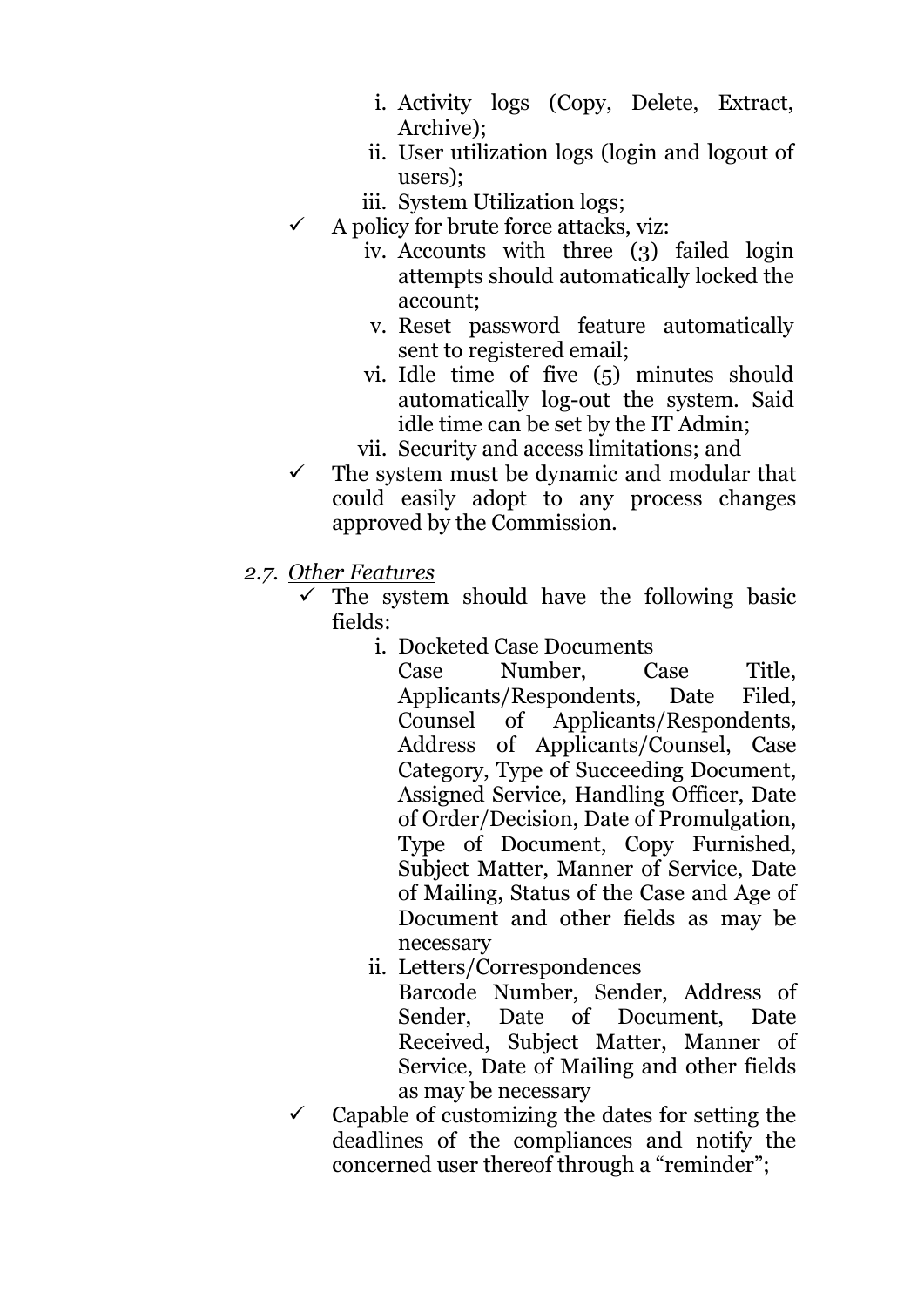- $\checkmark$  Dashboard must be capable of monitoring the number of incoming and outgoing documents (per month and per year) and generate reports thereof; and
- $\checkmark$  Compatible to all ERC hardware/equipment.

# **3. ERC EIS development Modular Features:**

- a. Office of the General Counsel and Secretariat (OGCS) Information Systems Module;
	- *1. Mandatory Requirements*
		- 1.1. In accordance with the End-to-End process of ERC Filing of Applications (*see attached Annex C: Process Flow Chart of Filing of Applications*)
- b. Office of the Chairperson and Commission Members (OCCM) Information Systems Module;
	- *1. Mandatory Requirements*
		- 1.2. Receiving of incoming documents
		- 1.3. Assigning of documents
		- 1.4. Barcoding, uploading, and encoding of documents
		- 1.5. Updating of document status and/or details
		- 1.6. Compliant with OCCM's Document Categories (*see attached Annex D: OCCM Document Categories*)
- c. Office of the Executive Director (OED) Module
	- *1. Mandatory Requirements*
		- 1.1. Receiving of incoming documents
		- 1.2. Assigning of documents
		- 1.3. Updating of document status and/or details
		- 1.4. Document Version Control
- d. Regulatory Operations Service Information Systems (ROS Portal) Module
	- *1. Mandatory Requirements*
		- 1.1. Receiving of incoming documents
		- 1.2. Assigning of documents
		- 1.3. Updating of document status and/or details
		- 1.4. Document Version Control
	- *2. Additional Process Integration (considering the Filing of Application or preparatory for Phase 2)*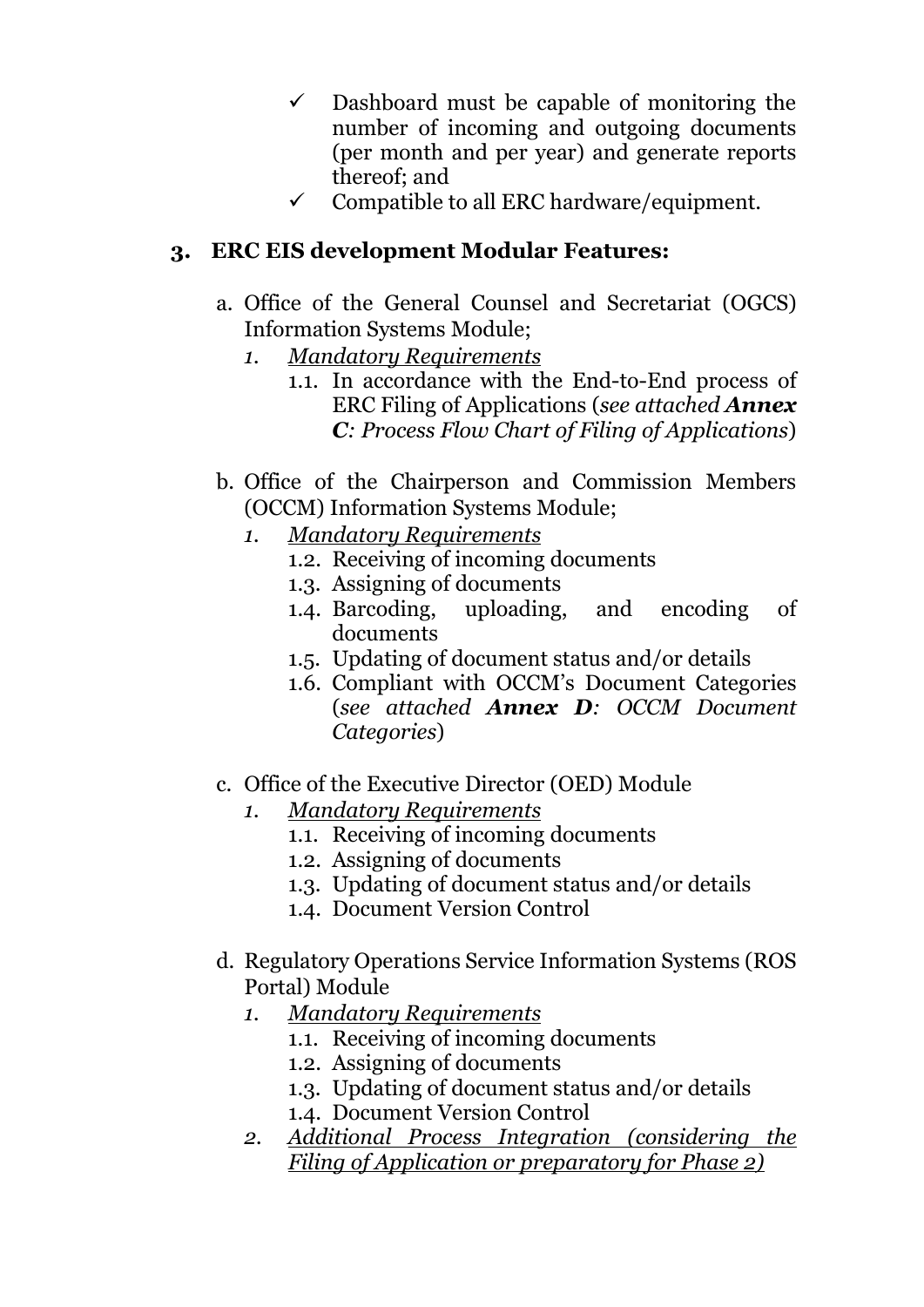- 2.1. Online/Web Uniform Reportorial Requirement (URR) System
- 2.2. Power Supply Agreement (PSA) This is part of RMS
- 2.3. Capital Expenditure (CAPEX)
- 2.4. Performance Based Regulation (PBR)
- 2.5. Supervision and Regulatory Fee System (SRFS)
- 2.6. Grid Reliability Monitoring System (GRMS)
- 2.7. Integration to the Billing and Revenue System
- e. Market Operations Service Information Systems (MOS Portal) Module
	- *1. Mandatory Requirements*
		- 1.1. Receiving of incoming documents
		- 1.2. Assigning of documents
		- 1.3. Updating of document status and/or details
		- 1.4. Document Version Control
	- *2. Additional Process Integration (considering the Filing of Application or preparatory for Phase 2)*
		- 2.1. Certificate of Compliance (COC)
		- 2.2. Market Monitoring (MM) or PE@MOS
		- 2.3. Green Energy Option Program (GEOP) Monitoring System
		- 2.4. Integration to the Billing and Revenue System
- f. Consumer Affairs Service Information Systems (CAS Portal) Module
	- *1. Mandatory Requirements*
		- 1.1. Receiving of incoming documents
		- 1.2. Assigning of documents
		- 1.3. Updating of document status and/or details
		- 1.4. Document Version Control
	- *2. Additional Process Integration (considering the Filing of Application or preparatory for Phase 2)*
		- 2.1. Consumer Complaint (CC) Processing and Management
		- 2.2. Letter Complaint (LC) Processing and Management
		- 2.3. Meter Division Appointment System (MDAS)
		- 2.4. Integration to the Billing and Revenue System
- g. Legal Service (LS) Information System Module
	- *1. Mandatory Requirements*
		- 1.1. Receiving of incoming documents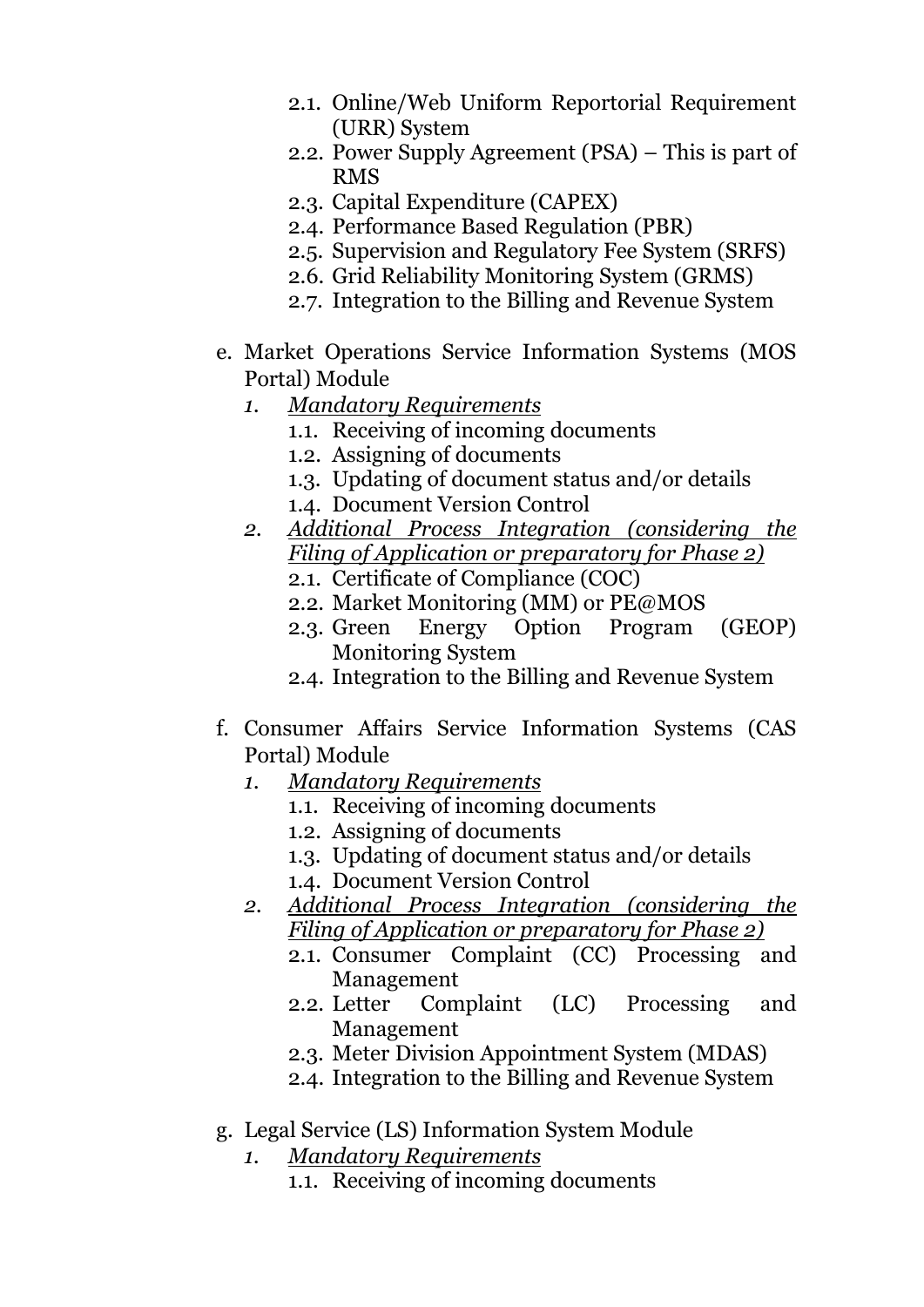- 1.2. Assigning of documents
- 1.3. Updating of document status and/or details
- 1.4. Document Version Control
- h. Planning and Public Information Service (PPIS) Module
	- *1. Mandatory Requirements*
		- 1.1. Receiving of incoming documents
		- 1.2. Assigning of documents
		- 1.3. Updating of document status and/or details
		- 1.4. Document Version Control
	- *2. Additional Process Integration (considering the Filing of Application or preparatory for Phase 2)*
		- 2.1. E-Government Services Database Connection
			- i. ERC Website Enhancement
			- ii. BYE Website Enhancement
			- iii. Online Payment this is part of BRS
			- iv. Virtual Hearing and Teleconferencing / Audio & Video System Teleconferencing
			- v. EVOSS API integration
			- vi. Integration to the Billing and Revenue System
- i. Finance and Administrative Service (FAS) Module
	- *1. Mandatory Requirements*
		- 1.1. Receiving of incoming documents
		- 1.2. Assigning of documents
		- 1.3. Updating of document status and/or details
		- 1.4. Document Version Control
	- *2. Additional Process Integration (considering the Filing of Application or preparatory for Phase 2)*
		- 2.1. Administrative & Support Systems
			- i. Billing and Revenue System (BRS)
			- ii. Inventory Management System (IMS)
			- iii. Human Resources Information System (HRIS)
			- iv. Strategic Performance Management System (SPMS)
			- v. Procurement Management System
- j. Other Ad Hoc Team or Division Module
	- *1. Mandatory Requirements*
		- 1.1. Receiving of incoming documents
		- 1.2. Assigning of documents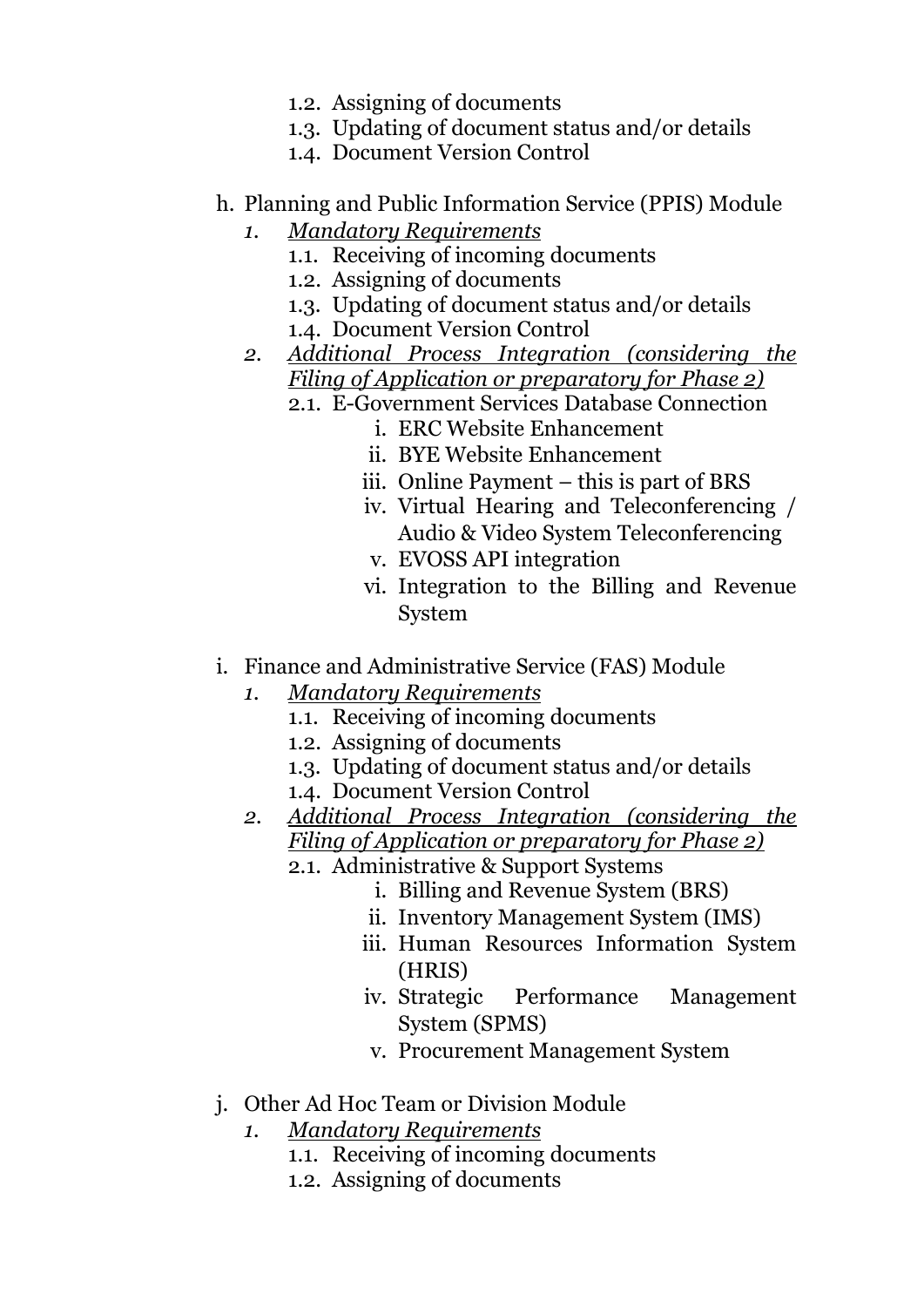- 1.3. Updating of document status and/or details
- 1.4. Document Version Control
- *2. Additional Process Integration (considering the Filing of Application or preparatory for Phase 2)*
	- 2.1. Audit Information System for Internal Audit Division (IAD)
	- 2.2. Bids and Awards Committee Procurement System (BAC-PS) – this is part of SCMS
	- 2.3. Integration to the Billing and Revenue System

*Note: Development platform to be used must be compatible with ERC's existing Microsoft Infrastructure, (e.g., Microsoft Power Automate, Dynamics, SPS, Visual Studio, combination of technologies, etc.), Database and Application Servers.*

# **4. Technical Manuals, Documentations and Trainings:**

- a. Functional Specification Design;
- b. Timelines of Development, Deployment, and Implementation based on Section 6 (Scope of Work) of this document;
- c. System's Technical Manual (Design) including source codes;
- d. User manual for web apps and smart device apps; and
- e. User and admin trainings.

# **Summary of Deliverables:**

- Functional Specification Design;
- Hyperconverged Infrastructure;
- Timelines of Development, Deployment, and Implementation based on Section 6 (Scope of Work) of this document;
- Approved ERC EIS (Phase 1):
- System's Technical Manual (Source Codes, Design & Development);
- User manual for web apps and smart device apps;
- Five (5) working days trainer's training (for system user);
- Two (2) working days extensive technical training;
- Optional Hybrid Setup (Primary On Premise and Backup – Infrastructure as a Service on Cloud)
- One (1) year warranty of ERC EIS (Phase 1) on system maintenance, software updates, and technical support including minor bug fixes;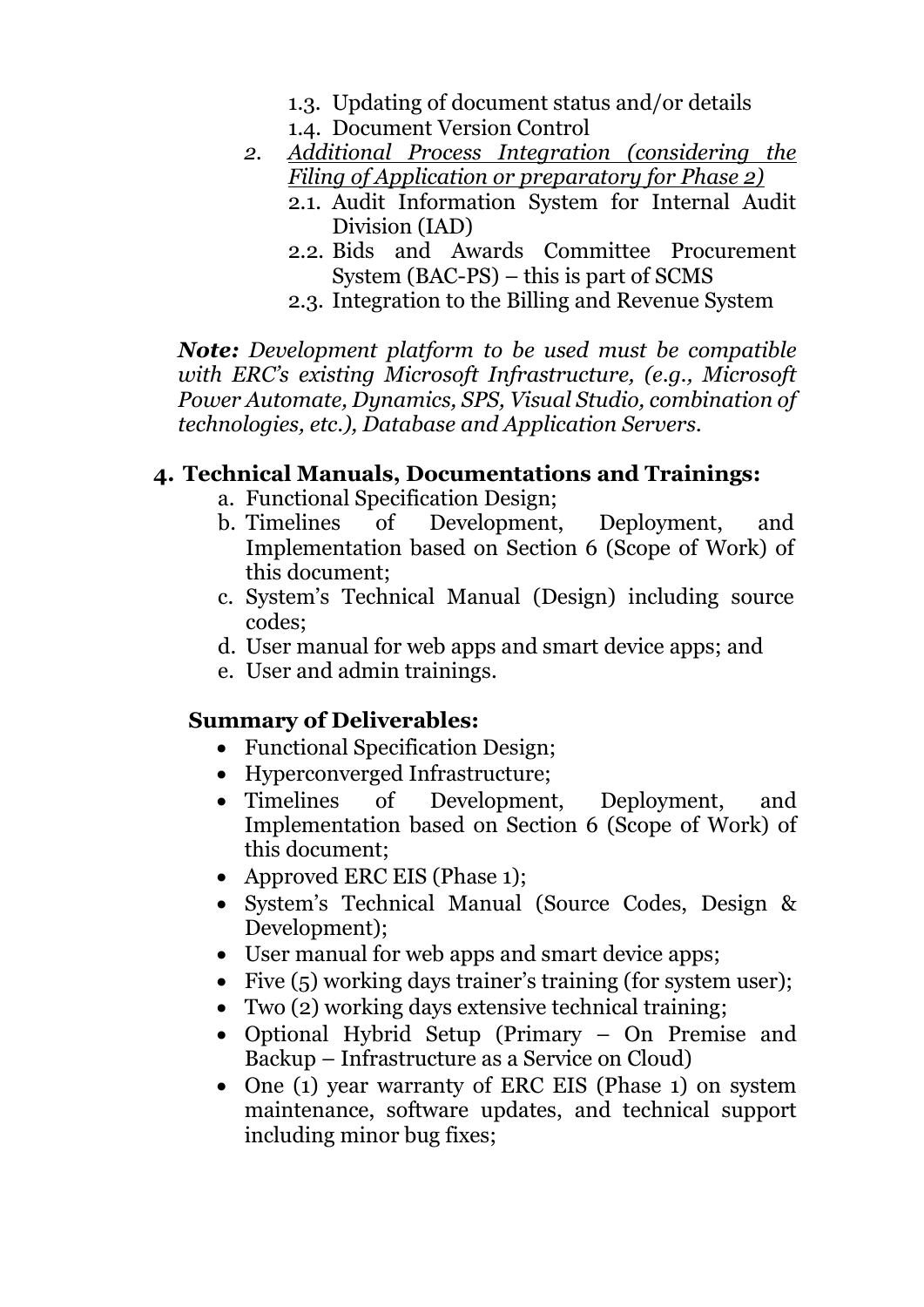• At least one (1) year warranty on repair and maintenance, software license subscription and upgrade, and technical support service of the Hyperconverged Infrastructure as provided in **Annex A**; and

| Criteria      | Description                            |
|---------------|----------------------------------------|
| 1.1. System   | Provide 9 (hours) $X \t 5$ (days)      |
| Maintenance   | technical support on the problems      |
| and Support   | reported by ERC based on the           |
|               | prescribed time frames                 |
| 1.2. Software | Provide software updates,              |
| updates,      | maintenance releases and patches       |
| maintenance   | within thirty (30) calendar days after |
| releases and  | product distribution in the market     |
| patches       | for the duration of the contract at no |
|               | additional cost to the ERC.            |

• Must comply with imposed health protocols. Service providers must have a valid swab test result issued within three (3) days before proceeding onsite and must fill up a health declaration form before entering the ERC premises. Wearing of face masks and face shields are a must. Those who have COVID-19 symptoms shall be refused entry.

# **VII. CONFIDENTIALITY OF DATA**

- 1. The Contractor shall document detailed procedures/techniques in identifying systems security risks and breach(es) and how such shall be handled.
- 2. All project staff of Contractor shall be required to sign a nondisclosure agreement upon mobilization of the project.
- 3. The ERC EIS development (Phase 1), its components, parts and all products, product samples and specifications, data, ideas, technology, and technical and non-technical materials, all or any of which may be derived from any of the foregoing (all of which, individually and collectively, referred to as "Proprietary Information") are confidential and proprietary to the Energy Regulatory Commission.
- 4. The Contractor agrees to hold the Proprietary Information in strict confidence. The Contractor furthermore agrees not to reproduce, transcribe, or disclose the Proprietary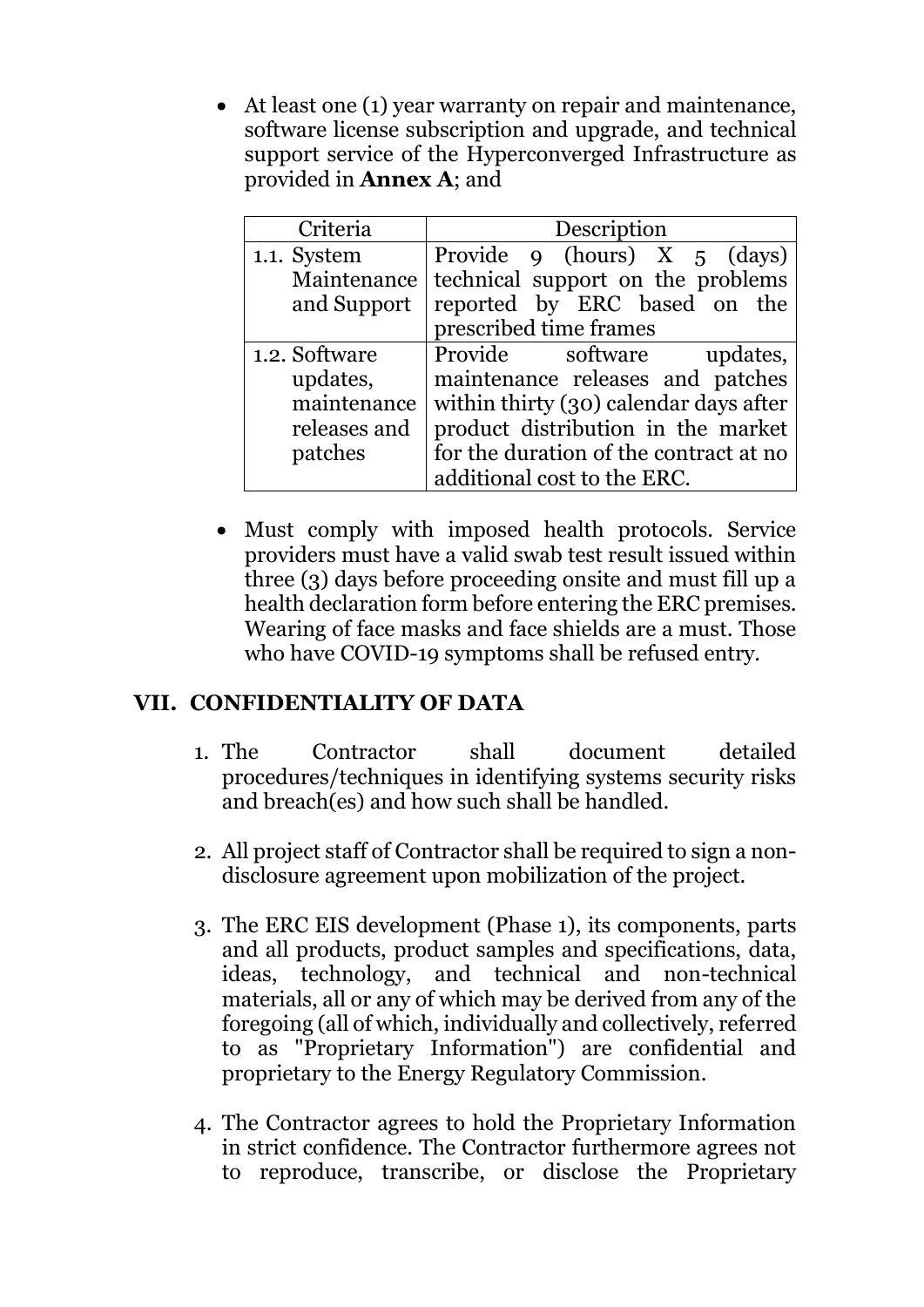Information to third parties without prior written approval of the Energy Regulatory Commission.

5. To ensure the confidentiality of all information that will come to the knowledge of the Contractor and its employees detailed with the ERC, the Contractor and its employees assigned therein shall be considered agents of the ERC. The contract that will be executed heretofore shall categorically provide that the Contractor and its employees, as agents of the ERC, shall uphold strict confidentiality of any information regarding all cases handled by the ERC.

#### **VIII.TERMS OF PAYMENT**

- 1. 15% of the contract price representing mobilization payment shall be released within fifteen (15) calendar days from receipt by the winning bidder of the Notice to Proceed (NTP);
- 2. 20% of the contract price shall be released upon delivery and acceptance of the provided Functional Specification Design, detailed timelines of Supply, Development, Deployment, and Implementation as stated in Section 6 (Scope of Work);
- 3. 25% of the contract price shall be released upon delivery and acceptance of the Hyperconverged Infrastructure with respect to Section 2 (Delivery and Contract Period);
- 4. 25% of the contract price shall be released upon delivery and acceptance of the approved ERC EIS development (Phase 1); and
- 5. 15% of the contract price remaining shall be released upon 100% completion of the project including provision of Manuals, User Acceptance Test (UAT) and deployment (Go Live).

The ERC has the right to terminate / cancel the project with or without notice even while in the middle of the project when observe that the Contractor cannot deliver and fully utilize the capability and features of the existing infrastructure of ERC.